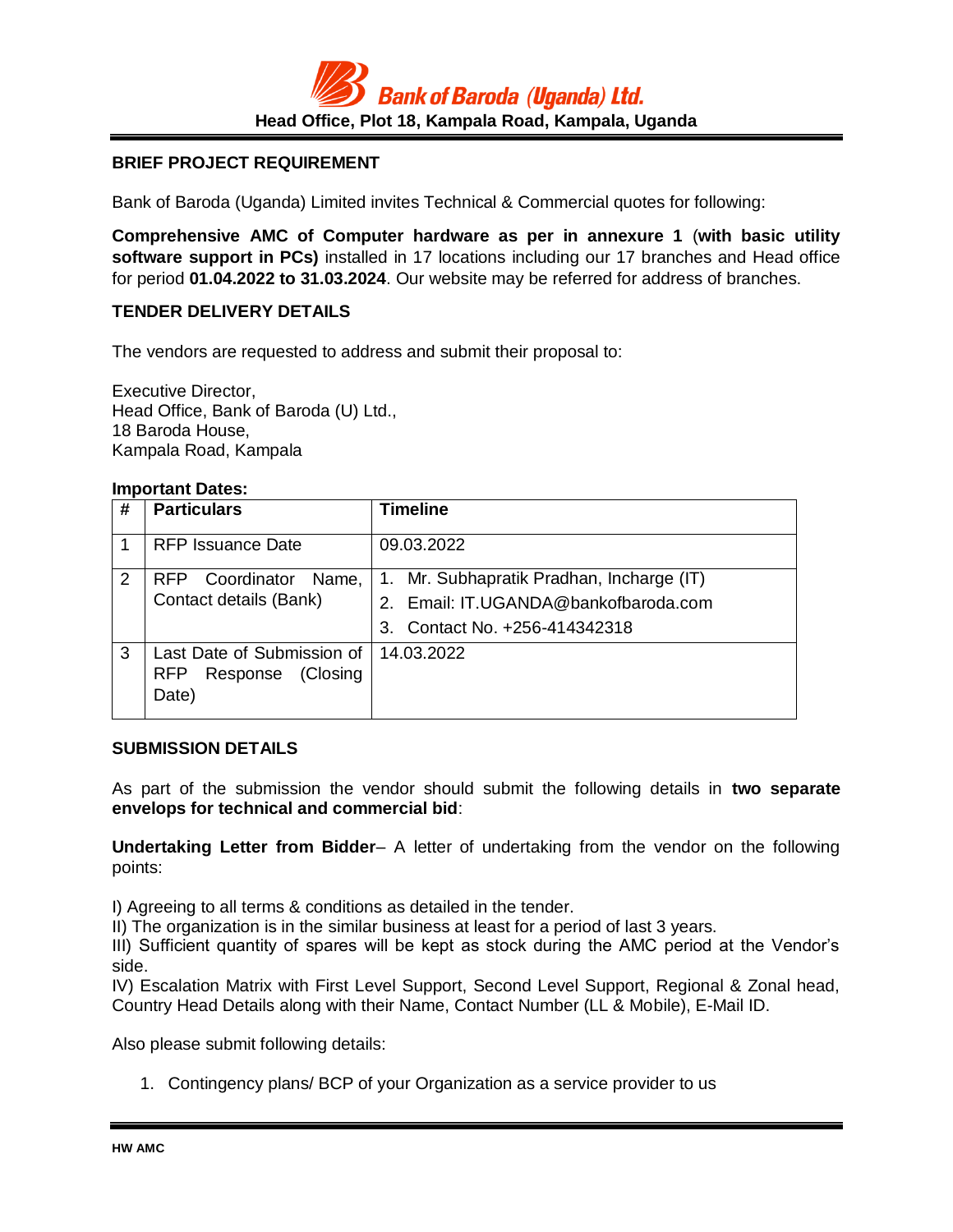

- 2. Share shareholders details
- 3. Kindly confirm whether the directors/ company enrolled for a Financial Card System and if so kindly share the FCS No.
- 4. Kindly share a copy of the Annual Returns.
- 5. Please share Directors' IDs, percentage of shareholders and certificate of incorporation.

## **EVALUATION METHODOLOGY**

Bank will evaluate technical and commercial proposals considering valid Undertaking Letters as mentioned in "**Point: SUBMISSION DETAILS"**. The vendor quoting the lowest commercial shall qualify as the L1/successful vendor/bidder. The vendor is expected not to add any conditions / deviations in the commercial bid. Any such conditions / deviations may make the bid liable for disqualification.

### **NORMALIZATION OF BIDS**

The Bank will go through a process of evaluation and normalization of the bids to the extent possible and feasible to ensure that vendors are more or less on the same ground of evaluation. After the normalization process, if the Bank feels that any of the bids needs to be normalized and that such normalization has a bearing on the price bids; the Bank may at its discretion ask all the empanelled vendors to resubmit the

commercial bids once again for scrutiny. The Bank can repeat this normalization process at every stage of bid submission or till the Bank is satisfied. The vendors agree that they have no reservation or objection to the normalization process and all the vendors will, by responding to this tender, agree to participate in the normalization process and extend their co-operation to the Bank during this process. The vendors, by submitting the response to this tender, agree to the process and conditions of the normalization process.

### **OTHER TERMS AND CONDITIONS**

Please note that any response which does not provide any / all of the information in the specified formats shall be rejected and the Bank shall not enter into any correspondence with the vendor in this regard.

The Bank reserves the right to accept or reject the tender in whole or in parts without assigning any reason thereof. The bank's decision will be final and the bank will not entertain any correspondence in this regard. Bank will not assume any responsibility in case of delay or nondelivery of responses by post, courier, etc within the stipulated time.

Mere response to the tender will not entitle nor confer any right on the vendors for supply/sale to the bank.

Those vendors who do not fulfill any one of the required specifications and not meeting other criteria will not be considered.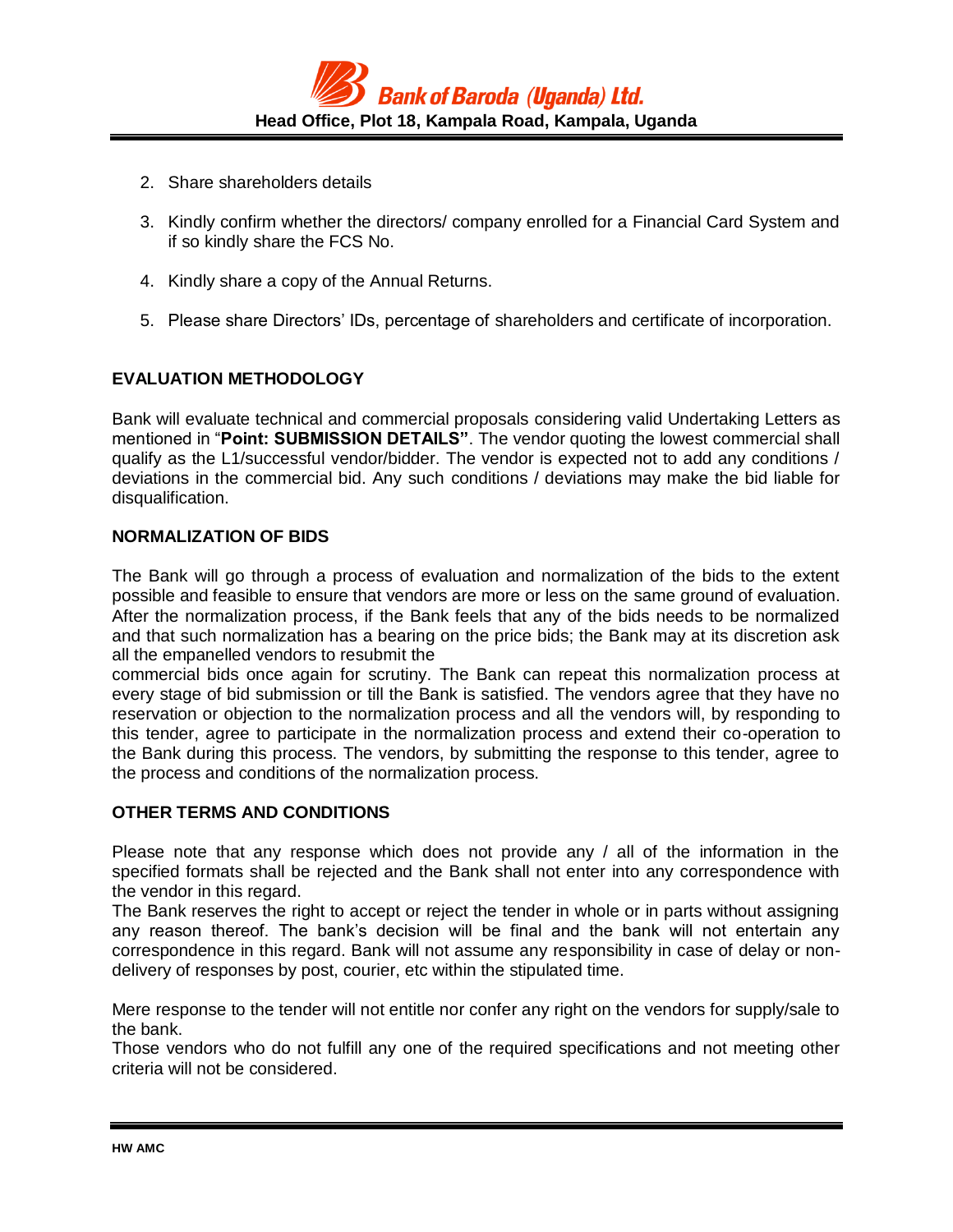

Following conditions will apply on bidder.

1. The bidder in its own capacity without any joint venture / consortium / subcontracting arrangement should have Experience in Support of HardwareInfrastructure sites in Uganda (Minimum two in Banking sector) with customer and contact details in the last 3 years. The contracts must be active until validity of the bid submission.

2. The bidder in its own capacity without any joint venture / consortium / subcontracting arrangement should have OEM (HP/DELL/MS) Certified professional Engineers in Uganda. Please submit CV along with certificates, national card / work permit.

3. The bidder in its own capacity should be a registered business entity for in Uganda in similar trade.

4. Average Annual turnover must not be less than USD 350,000 or equivalent per year in the last 3 years with a sustained positive net operating cash flow. The company will be required to present its certified cash flow statements / balance sheet for two years. Company should be in profit for the last three years.

5. Bidder to submit latest Tax clearance certificate from URA.

6. Bidder to provide information that any of its subsidiary or associate or holding company or companies having common director/s or companies in the same group or promoters / management or partnership firms / LLPs having common partners has not participated in the bid process.

7. Undertaking letter of bidder as mentioned above.

8. Manufacturers authorization form of HP/DELL

### **Hardware Infrastructure Maintenance Include:**

- AMC shall include **Comprehensive Maintenance** including all parts, peripherals etc along with **Basic utility software support**.
- Basic Utility software support include Java updates, Browser setting, Device drivers, Antivirus etc, required for smooth functioning of PCs. Bank will supply required licenses, wherever applicable.
- Preventive Maintenance 4 times a year (once in quarter) with annexure 2 has to be submitted with Invoice.
- All Calls / Repairing / support (including items under comprehensive maintenance) to be free of charge.
- All faulty parts to be replaced free of cost except consumables and broken parts due to user's negligence.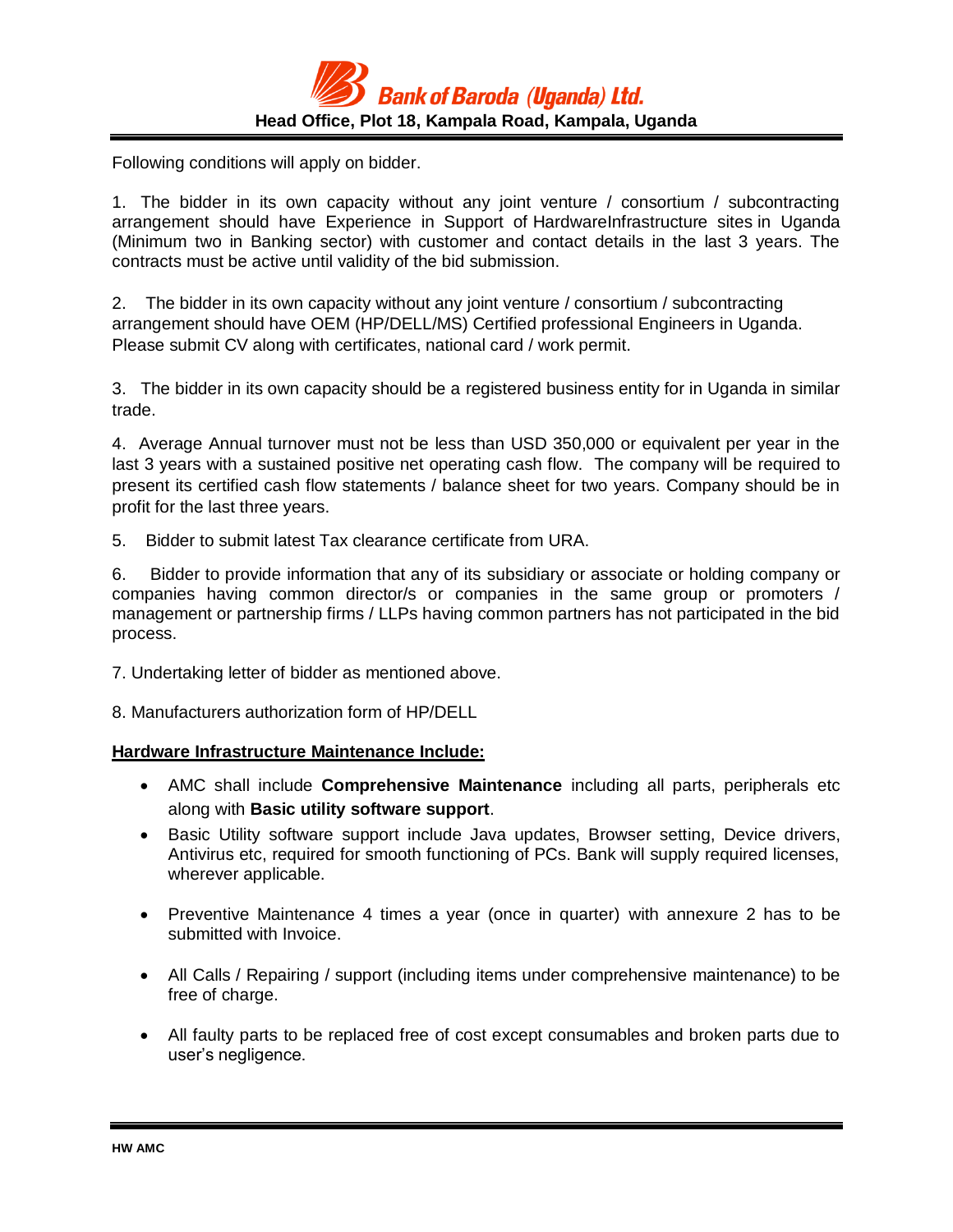

- Proper arrangement for supply of spares to be made by the vendor.
- Calls to be attended in Kampala, Mukono & Entebbe Branches on the same day and in upcountry branches on same / next day.
- Vendor to provide standby equipment if there is delay in repairing for more than 48 hours.
- No extra charges (e.g. transport, stay charges, meal charges etc.) to be paid for attending calls / repairing of Computer Hardware, Printers, Scanners etc. installed at Kampala & Upcountry Branches.
- Maintenance will be done on quarterly basis and report duly countersigned by Branch Head / Officer to be submitted to IT Department immediately after completion of maintenance.
- Payment shall be released after satisfactory quarterly maintenance on the basis of Tax Invoice raised by the vendor with annexure 2 (maintenance report) by the vendor duly countersigned by the Branch Official.
- Exclusion: Parts not covered under AMC Printer Cartridges, Printer Head, Printer Ribbons, Fuser Unit, Pickup Rollers, C-Mos Battery and Belts.
- If services rendered during the AMC period does not found satisfactory, the contract may be terminated.

### **Payment:**

Payment will be done on quarterly basis. Payment will be released at end of quarter after receipt of following:

- 1. Invoice.
- 2. Service reports (Annexure 2) duly counter signed by Branch Officials for the respective quarter.
- 3. Outage Calls details with duration and reason of outage for uptime calculation.

### **UPTIME GUARANTEE**

Vendor will have to guarantee a minimum uptime of 90% (Device/Incident wise), calculated on a monthly basis.

**Uptime percentage -** 100% less Downtime Percentage.

**Downtime percentage -** Unavailable Time divided by Total Available Time, calculated on a monthly basis.

**Unavailable Time -** Time involved while any part of the core configuration or system hardware/software component is inoperative or operates inconsistently or erratically.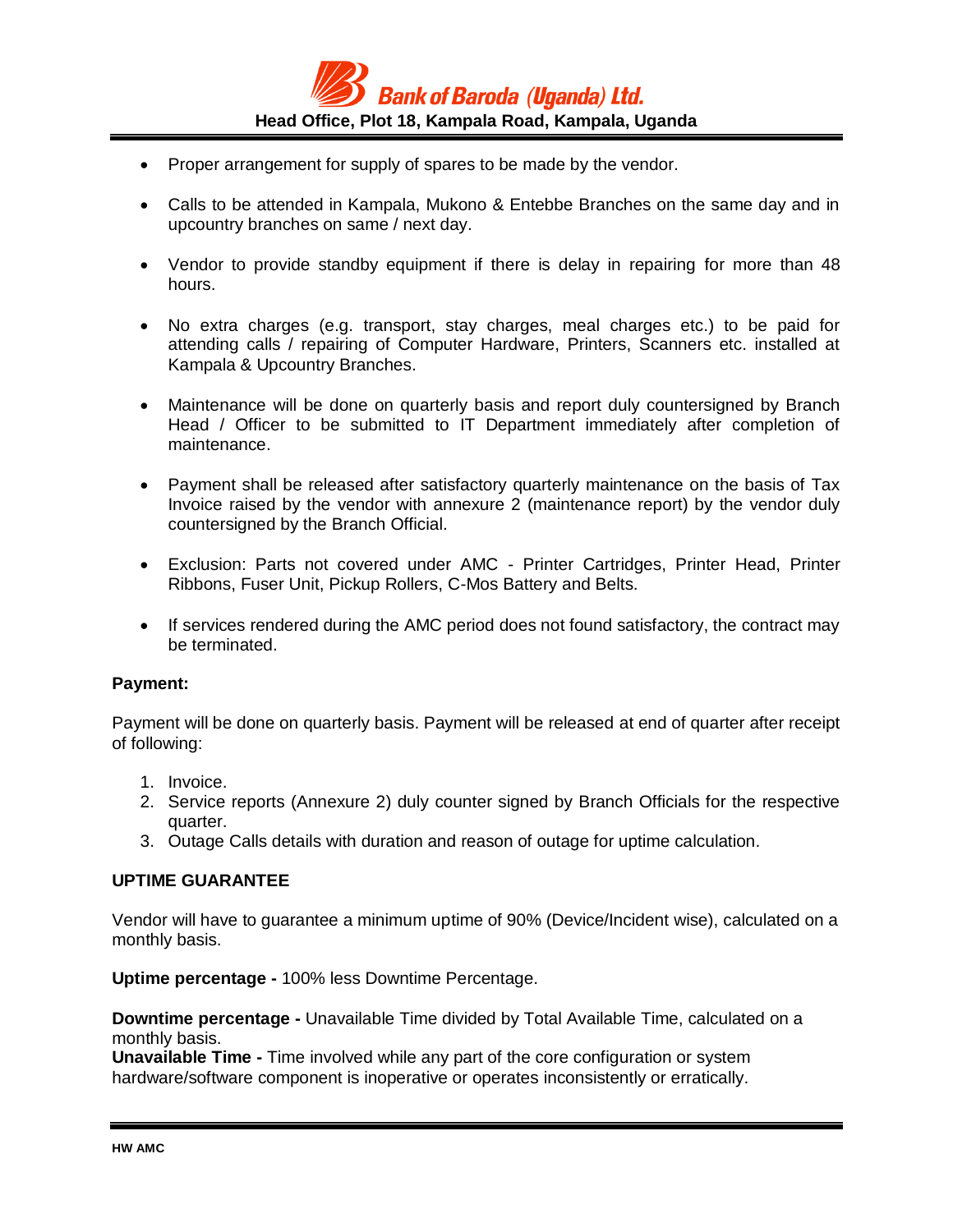

If Vendor fails to meet the uptime guarantee in any quarter then the Vendor will have to pay 1% of cost of the Monthly AMC charges as damages for every 1% downtime than the agreed 90% to a maximum of 10% damages during the AMC period.

Exclusion: Parts covered under AMC may be billed due to improper operations or reason beyond control of AMC vendor i.e. vandalism other environmental factors.

Bank reserves the right to cancel Annual Maintenance Contract at any time during the contract by giving a proper notice if services are not found satisfactory.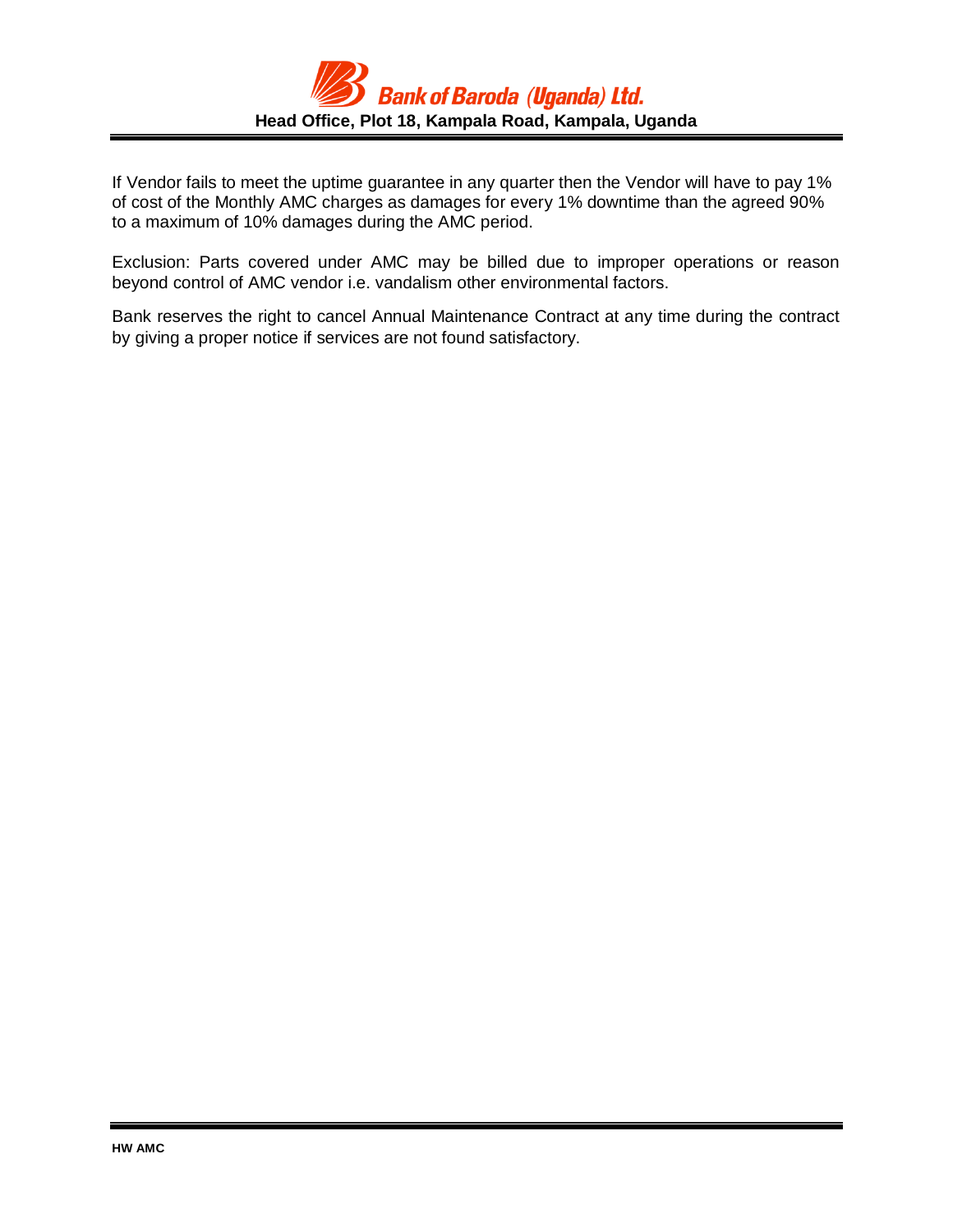

# **Head Office, Plot 18, Kampala Road, Kampala, Uganda**

## **Annexure 1:**

| <b>Items</b>    |                                     | Kampal<br>a Main<br><b>&amp; HO</b> | Railwa<br>${\bf y}$<br><b>Station</b><br><b>Branch</b> | Ovino<br>Marke<br>t  | Industria<br>I Area | Kansang<br>$\mathbf{a}$ | Kawemp<br>e  | Entebb<br>$\mathbf{e}$ | <b>Mukon</b><br>$\mathbf{o}$ | Jinj<br>$\mathbf{a}$ | Igang<br>a     | Mbal<br>e      | Lir<br>a       | <b>Mbarar</b><br>$\mathbf{a}$ | Kabal<br>e              | Kolol<br>$\circ$ | Lugaz<br>j.    | Aru<br>$\mathbf{a}$ |
|-----------------|-------------------------------------|-------------------------------------|--------------------------------------------------------|----------------------|---------------------|-------------------------|--------------|------------------------|------------------------------|----------------------|----------------|----------------|----------------|-------------------------------|-------------------------|------------------|----------------|---------------------|
| PCs (Dell & HP) |                                     | 103                                 | 16                                                     | 6                    | 9                   | $\overline{7}$          | 8            | 9                      | 10                           | 20                   | 11             | 12             | 9              | 12                            | $\overline{7}$          | 9                | 8              | 10                  |
|                 | <b>Tally T-5040</b>                 | $5\phantom{.0}$                     | $\overline{2}$                                         | $\mathbf{2}$         | $\mathbf{2}$        | $\overline{2}$          | $\mathbf{1}$ | $\overline{c}$         |                              | $\mathbf{3}$         | $\overline{2}$ | $\overline{2}$ | $\overline{2}$ | $\overline{1}$                | $\overline{2}$          | $\overline{2}$   | $\overline{2}$ | $\overline{2}$      |
|                 | HP MFP                              | $\overline{2}$                      | $\mathbf{1}$                                           | $\mathbf{1}$         | $\mathbf{1}$        | $\overline{1}$          | $\mathbf{1}$ | $\mathbf{1}$           | $\mathbf{1}$                 | $\overline{1}$       | $\overline{1}$ | $\overline{1}$ | $\mathbf{1}$   | $\overline{1}$                | $\mathbf{1}$            | $\overline{1}$   | $\mathbf{1}$   | $\overline{1}$      |
|                 | <b>HPLJ PRO</b><br>400              | 3                                   |                                                        |                      |                     |                         |              |                        |                              | $\overline{1}$       |                |                |                | $\overline{2}$                |                         |                  |                |                     |
|                 | <b>HP LJ P1006</b>                  | $\mathbf{3}$                        |                                                        |                      |                     |                         |              |                        |                              |                      |                |                |                |                               |                         |                  |                |                     |
|                 | HP LJ 1020                          | $\mathbf{1}$                        |                                                        |                      |                     |                         |              |                        |                              |                      |                |                |                |                               |                         |                  |                |                     |
|                 | HP LJ 1102                          | $\mathbf{1}$                        |                                                        |                      |                     |                         |              |                        |                              |                      |                |                |                |                               |                         |                  |                |                     |
|                 | HPLJ1320/<br>1320N                  | 6                                   | $\mathbf{1}$                                           |                      |                     |                         |              |                        |                              | $\mathbf 0$          | $\overline{1}$ | $\overline{1}$ |                | $\mathbf{1}$                  |                         |                  |                |                     |
|                 | HP LI 1505                          | $\mathbf{1}$                        |                                                        |                      |                     |                         |              |                        |                              |                      |                |                |                |                               |                         |                  |                |                     |
|                 | <b>HPLJ 1606</b>                    | $\mathbf{3}$                        |                                                        |                      |                     |                         |              |                        |                              |                      |                | 2              | $\overline{1}$ |                               |                         |                  |                |                     |
|                 | <b>HPLJ3055</b>                     |                                     | $\mathbf{1}$                                           |                      |                     | $\overline{1}$          |              |                        |                              |                      | $\overline{1}$ | $\overline{1}$ |                |                               |                         |                  |                |                     |
|                 | <b>HPLJ1018</b>                     |                                     | $\overline{1}$                                         |                      |                     |                         |              |                        |                              | $\overline{1}$       | $\overline{1}$ | $\overline{1}$ |                |                               |                         |                  |                |                     |
| Printer<br>s.   | HP2015N                             | $\overline{2}$                      | $\mathbf{1}$                                           |                      |                     | $\overline{1}$          | $\mathbf{1}$ |                        |                              | $\overline{1}$       |                |                |                |                               |                         |                  |                |                     |
|                 | <b>HPLJ 400</b><br>M401dne          | $\overline{c}$                      |                                                        |                      |                     |                         |              |                        |                              |                      |                |                |                |                               |                         |                  |                |                     |
|                 | <b>HPLJ</b><br>M402DN               |                                     |                                                        |                      |                     |                         | $\mathbf{1}$ |                        |                              |                      |                |                |                |                               |                         |                  | $\mathbf 1$    |                     |
|                 | <b>HPLJ 425</b><br>FDN / DW         | $\overline{2}$                      |                                                        |                      |                     |                         | $\mathbf{1}$ |                        |                              |                      |                |                |                |                               |                         |                  |                |                     |
|                 | <b>HPLJ</b><br>426FDN               |                                     |                                                        |                      |                     |                         |              |                        |                              | $\overline{1}$       |                |                |                |                               |                         |                  | $\mathbf{1}$   |                     |
|                 | HPLJ1319F                           |                                     |                                                        |                      |                     |                         | $\mathbf{1}$ |                        | $\mathbf{1}$                 |                      |                |                | $\overline{1}$ |                               |                         |                  |                |                     |
|                 | HPLJ1212NF                          |                                     |                                                        | $\blacktriangleleft$ | $\mathbf{1}$        |                         |              | $\overline{1}$         |                              |                      |                |                |                |                               | $\overline{\mathbf{1}}$ | 1                |                |                     |
|                 | <b>HPLJ3005</b>                     |                                     |                                                        |                      |                     |                         |              |                        |                              |                      |                |                | $\overline{1}$ |                               |                         |                  |                |                     |
|                 | HP LJ3015/<br><b>HPLJ3015D</b><br>N |                                     |                                                        | $\mathbf{1}$         | $\overline{1}$      |                         |              | $\overline{1}$         | $\overline{1}$               |                      |                |                |                |                               | $\mathbf{1}$            | $\overline{1}$   |                |                     |
|                 | <b>HPLJ Pro</b><br><b>MFP</b>       | $\mathbf{1}$                        |                                                        |                      |                     |                         |              |                        |                              |                      |                |                |                |                               |                         |                  |                |                     |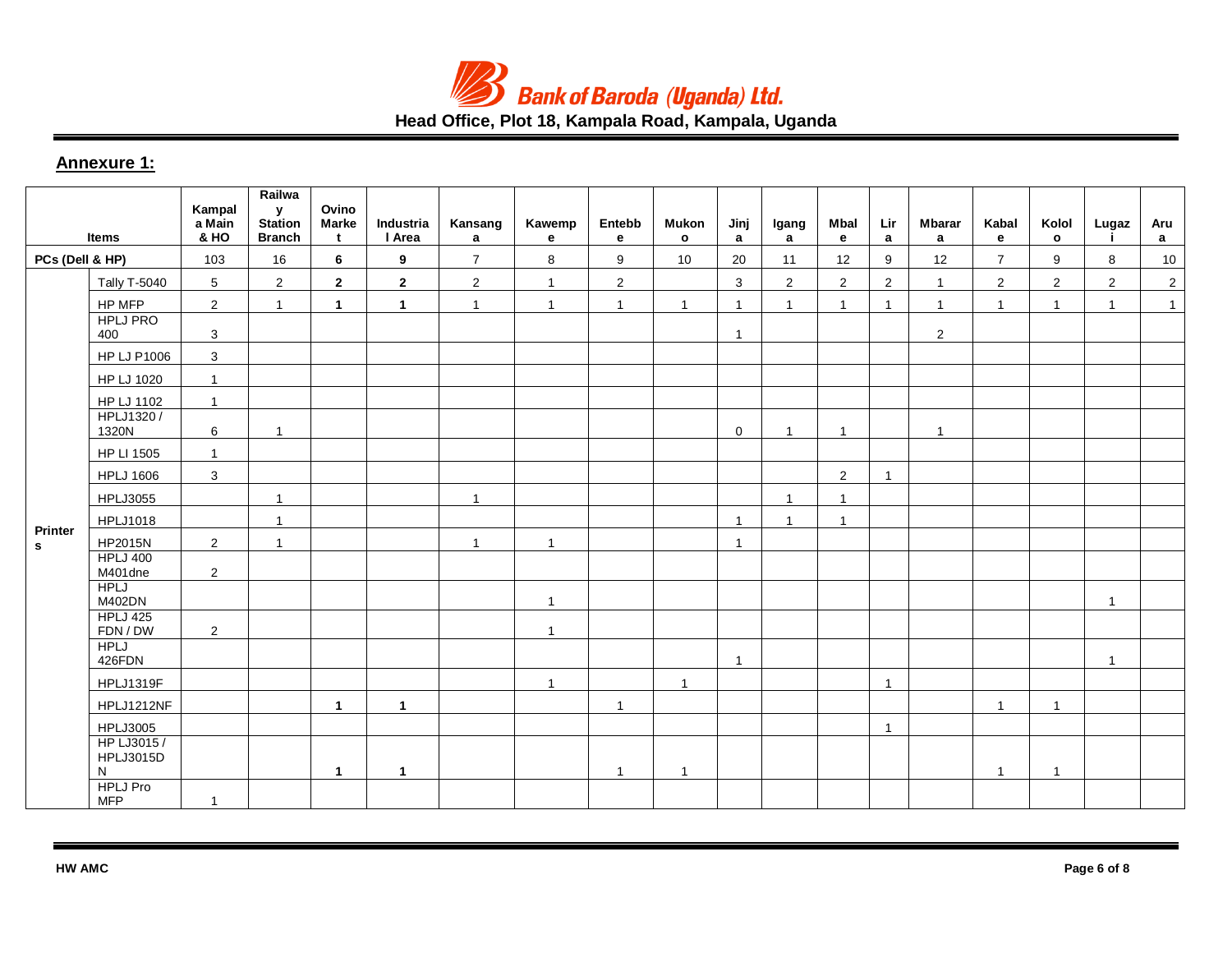

# **Head Office, Plot 18, Kampala Road, Kampala, Uganda**

| M426dw                                       |   |  |  |  |  |  |  |  |  |
|----------------------------------------------|---|--|--|--|--|--|--|--|--|
| Epson<br>LQ2180                              |   |  |  |  |  |  |  |  |  |
| Epson FX<br>2190                             | 3 |  |  |  |  |  |  |  |  |
| HP LJ CP<br>1215                             |   |  |  |  |  |  |  |  |  |
| EPSON DFX<br>8000                            |   |  |  |  |  |  |  |  |  |
| ScanJet<br>2400                              |   |  |  |  |  |  |  |  |  |
| ScanJet<br>5590/5590P<br>/ Scanjet<br>2500f1 | 2 |  |  |  |  |  |  |  |  |
|                                              |   |  |  |  |  |  |  |  |  |
| Laptop-HP                                    | 3 |  |  |  |  |  |  |  |  |

| BANK OF BARODA: BRANCH HARDWARE MAINTAINANCE VISIT QUARTERLY REPORT: ANNEXURE 2 |  |                             |   |                                           |                |  |  |  |  |
|---------------------------------------------------------------------------------|--|-----------------------------|---|-------------------------------------------|----------------|--|--|--|--|
| Branch NAME -                                                                   |  | <b>Branch Visit</b><br>Date |   | Visiting Engineer Details with Contacts - |                |  |  |  |  |
| SI No of Device maintained                                                      |  | $\overline{2}$              | 3 | $\overline{4}$                            | 5 <sub>5</sub> |  |  |  |  |
| <b>PC Maintenance:</b>                                                          |  |                             |   |                                           |                |  |  |  |  |
| PC HostName                                                                     |  |                             |   |                                           |                |  |  |  |  |
| <b>EPC</b>                                                                      |  |                             |   |                                           |                |  |  |  |  |
| Manufacturer                                                                    |  |                             |   |                                           |                |  |  |  |  |
| Model                                                                           |  |                             |   |                                           |                |  |  |  |  |
| <b>Total CPU</b>                                                                |  |                             |   |                                           |                |  |  |  |  |
| <b>Total Memory</b>                                                             |  |                             |   |                                           |                |  |  |  |  |
| <b>Operating System</b>                                                         |  |                             |   |                                           |                |  |  |  |  |
| Serial Number                                                                   |  |                             |   |                                           |                |  |  |  |  |
| Remote Desktop status                                                           |  |                             |   |                                           |                |  |  |  |  |